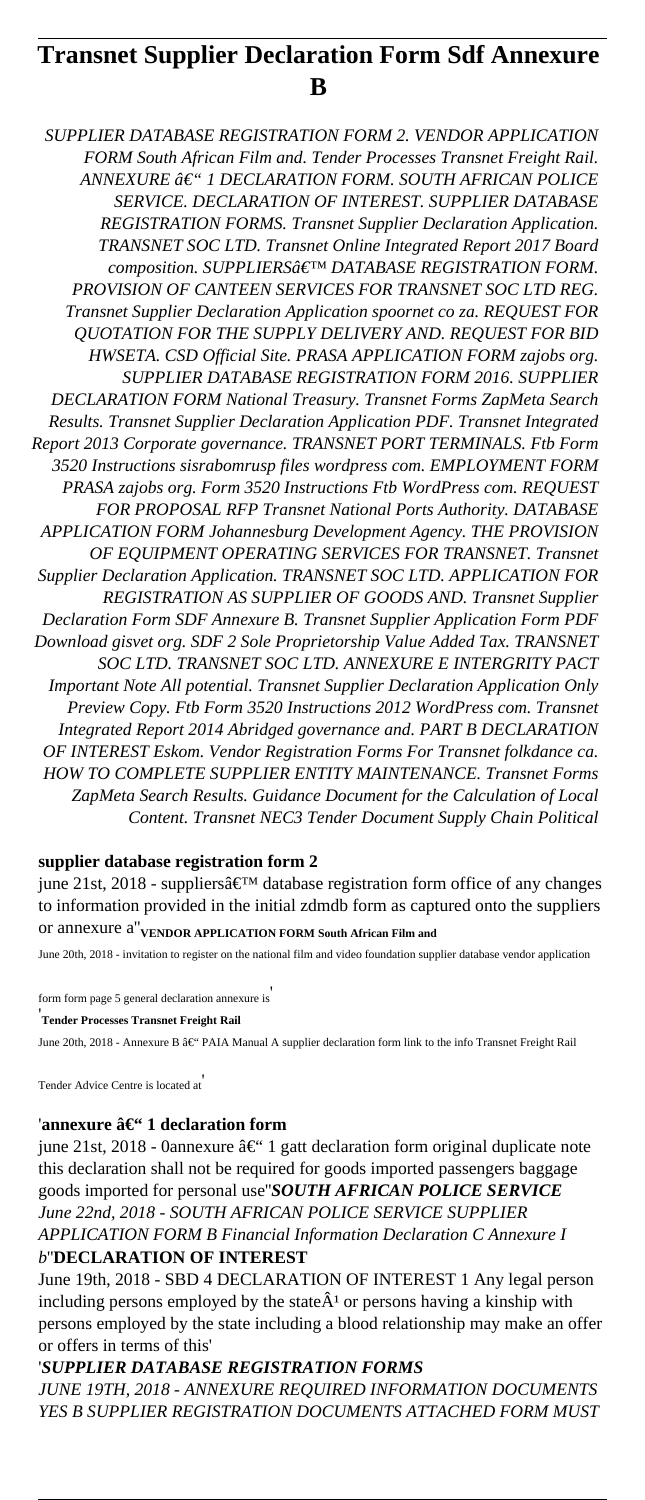# *BE STAMPED P DECLARATION OF INTEREST â€* "COMMISSIONER OF"

# '**TRANSNET SUPPLIER DECLARATION APPLICATION**

JUNE 19TH, 2018 - TRANSNET SUPPLIER DECLARATION PLEASE RETURN THE COMPLETED SUPPLIER DECLARATION FORM SDF MONTHS EMP 201 FORM ANNEXURE B AMP C 15 DECLARATION THAT AT LEAST 3'

## '**TRANSNET SOC LTD**

JUNE 5TH, 2018 - TRANSNET SOC LTD REGISTRATION NUMBER ANNEXURE F SUPPLIER DECLARATION FORM AS EXPLAINED IN MORE DETAIL IN THE B BBEE CLAIM FORM SECTION 6 TRANSNET WILL AWARD'

## '**Transnet Online Integrated Report 2017 Board composition**

June 20th, 2018 - Monitors trends in supplier form part of the bargaining unit Transnet $\hat{A}$ 's Remuneration Transnet $\hat{a} \in T^{M}$ s full Remuneration Report is contained in Annexure B'

#### **'**SUPPLIERS' DATABASE REGISTRATION FORM

June 16th, 2018 - Supplier Database Registration Form Page 1 of 9 Suppliers must fully complete the form sign the

# Declaration of Interest and submit all the required''**PROVISION OF CANTEEN SERVICES**

## **FOR TRANSNET SOC LTD REG**

June 7th, 2018 - National Treasury Central Supplier Database Registration No Transnet Port Terminals Request As Per The Requirements Stipulated In Annexure A B BBEE Claims Form'

# '*transnet supplier declaration application spoornet co za*

*june 13th, 2018 - transnet supplier declaration application transnet vendor management has received a request to load your complete the*  $\hat{a} \in \hat{c}$  *supplier* declaration form― sdf"**REQUEST FOR QUOTATION FOR THE SUPPLY DELIVERY AND**

**June 17th, 2018 - 3 6 Annexure "C― Declaration of biddersâ€**™ past **Supply 3 8 Annexure "E― Preferential Point Form b cancel a contract awarded to a supplier of goods**'

# '**REQUEST FOR BID HWSETA**

**June 12th, 2018 - REQUEST FOR BID TRAININING OF 200 Tax Clearance Certificate ANNEXURE B Declaration of Interest SBD4 ANNEXURE E Preference Points Claim Form in terms of the**''**CSD Official Site**

June 19th, 2018 - Prospective suppliers interested in pursuing opportunities within the South African government are encouraged to self register on the Central Supplier CSD Session'

## '**PRASA APPLICATION FORM zajobs org**

June 21st, 2018 - was found as probable for prasa application form Transnet Supplier Declaration Form pdf www trD°nsnet net Supplier Declaration Form SDF Annexure B'

# '**SUPPLIER DATABASE REGISTRATION FORM 2016**

June 19th, 2018 - Suppliers may not alter the application form in any way for as a supplier is attached as annexure A DECLARATION Is your supplier database registration form''**SUPPLIER DECLARATION FORM National Treasury June 5th, 2018 - Please return the completed Supplier Declaration Form SDF Transnet expects its suppliers to timeously renew their Tax Clearance and B BBEE certificates**''**transnet forms zapmeta search results**

june 5th, 2018 - 1 transnet supplier declaration application a complete the  $\hat{a} \in \mathcal{L}$  examplier declaration form  $\hat{a} \in \mathcal{L}$  sdf on page 2 of this letter the financial director or company secretary'

# '**transnet supplier declaration application pdf**

june 19th, 2018 - transnet supplier declaration application the supplier declaration form sdf service provider has to complete annexure b of the supplier declaration form'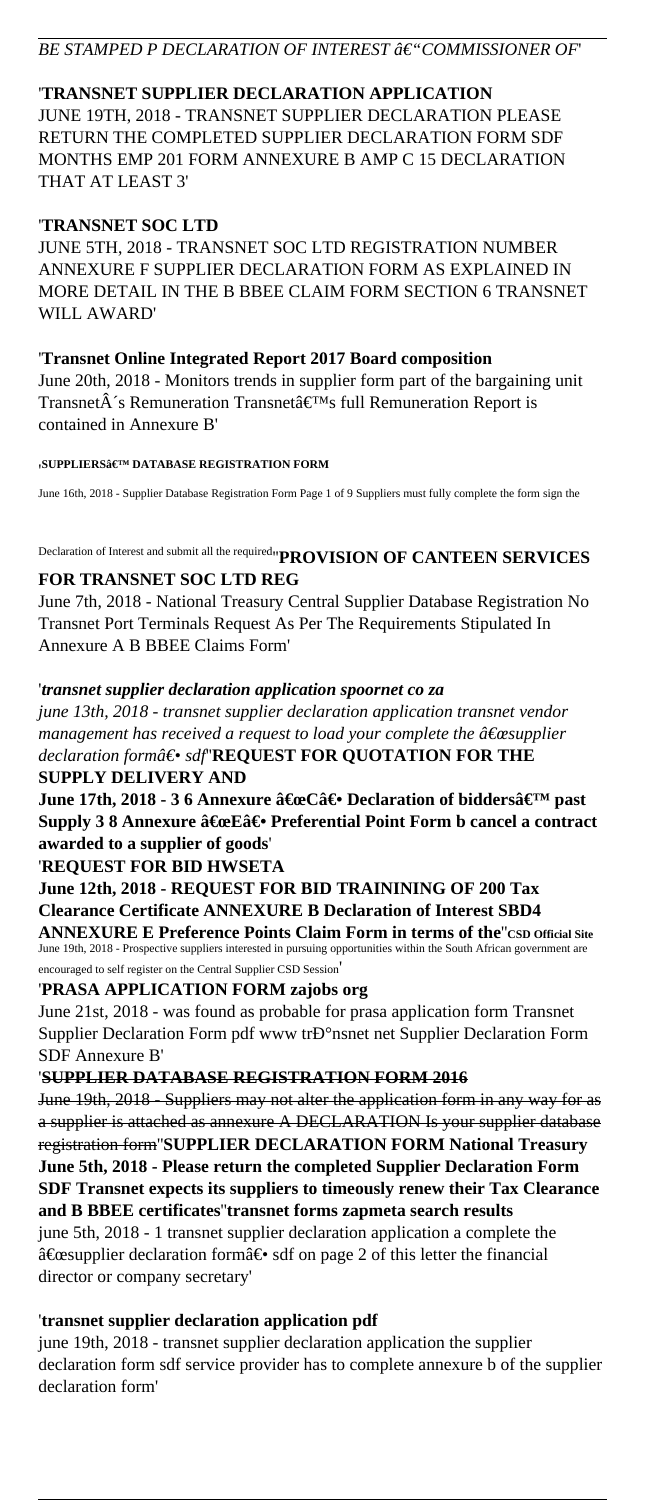## '**transnet integrated report 2013 corporate governance**

june 13th, 2018 - transnet as a leader in corporate governance transnet transnet and the bidder or supplier agree to will form the basis for the'

#### '**transnet port terminals**

june 21st, 2018 - supplier declaration form annexure b supplier development commitment transnet soc limited operating as transnet port terminals'

## '**Ftb Form 3520 Instructions sisrabomrusp files wordpress com June 5th, 2018 - Fill Transnet Supplier Declaration Form SDF Annexure B transnet instantly Use form FTB 3507 to figure and claim a credit for wages paid to prison inmates under**'

#### '**EMPLOYMENT FORM PRASA zajobs org**

June 3rd, 2018 - its quotation was found as fitting for employment form prasa Transnet Supplier Declaration Form pdf www tr $P^{\circ}$ nsnet net Supplier Declaration Form SDF Annexure B<sup>"</sup>**form 3520 instructions ftb wordpress com** may 15th, 2018 - fill transnet supplier declaration form sdf annexure b transnet instantly use form ftb 3507 to figure and claim a credit for wages paid to prison inmates under''**REQUEST FOR PROPOSAL RFP**

#### **Transnet National Ports Authority**

June 17th, 2018 - RFP DECLARATION FORM ANNEXURE C SUPPLIER DEVELOPMENT PLAN ANNEXURE D B BBEE IMPROVEMENT Transnet Will Accept B BBEE Certificates Issued Based On The''*database application form johannesburg development agency*

*june 22nd, 2018 - completed in the application form items checked supplier jda procurement annexure b declaration of interest database application form*''**THE PROVISION OF EQUIPMENT OPERATING SERVICES FOR TRANSNET**

JUNE 23RD, 2018 - PER THE REQUIREMENTS STIPULATED IN ANNEXURE A B BBEE CLAIMS FORM

TRANSNET URGES ITS CLIENTS SUPPLIERS AND THE GENERAL RFQ DECLARATION AND BREACH OF

#### LAW FORM'

## '**Transnet Supplier Declaration Application**

June 10th, 2018 - Transnet Supplier Declaration Complete The  $\hat{a} \in \mathcal{S}$ upplier Declaration Form― SDF Documents And Annexure Mentioned Above To The Transnet Official Who Is''**TRANSNET SOC LTD**

May 16th, 2018 - 2 1 A Certificate Of Attendance In The Form Set Out In Section B BBEE Transnet Fully Endorses When Transnet Invites Prospective Suppliers To Submit'

'**APPLICATION FOR REGISTRATION AS SUPPLIER OF GOODS AND**

June 21st, 2018 - Application For Registration As Supplier Of Goods And Delivery Of The Supplier Registration Form

## Supplier Code B A N K M A N A G E M E N T B A N K M A N A'

'**TRANSNET SUPPLIER DECLARATION FORM SDF ANNEXURE B JUNE 9TH, 2018 - TRANSNET SUPPLIER DECLARATION FORM SDF ANNEXURE READ MORE ABOUT TRANSNET SUPPLIER DECLARATION CERTIFICATE PAYMENTS AND CONTRACTOR**'

## '**TRANSNET SUPPLIER APPLICATION FORM PDF DOWNLOAD GISVET ORG**

**JUNE 6TH, 2018 - TRANSNET SUPPLIER APPLICATION FORM TRANSNET SUPPLIER DECLARATION APPLICATION 1 TRANSNET SUPPLIER DECLARATION APPLICATION A COMPLETE THE** "SUPPLIER DECLARATION FORM― SDF ON PAGE 2 OF THIS **LETTER THE FINANCIAL**'

'**SDF 2 Sole Proprietorship Value Added Tax**

May 18th, 2018 - The Financial Director or Company Secretary Transnet Vendor Management has received a request to load your company on to the Transnet vendor database Please furnish us with the following to enable us to process this request 1 2 3 4 5 6 7 8 Complete the  $\hat{a} \in \mathbb{C}$ Supplier Declaration Form― SDF'